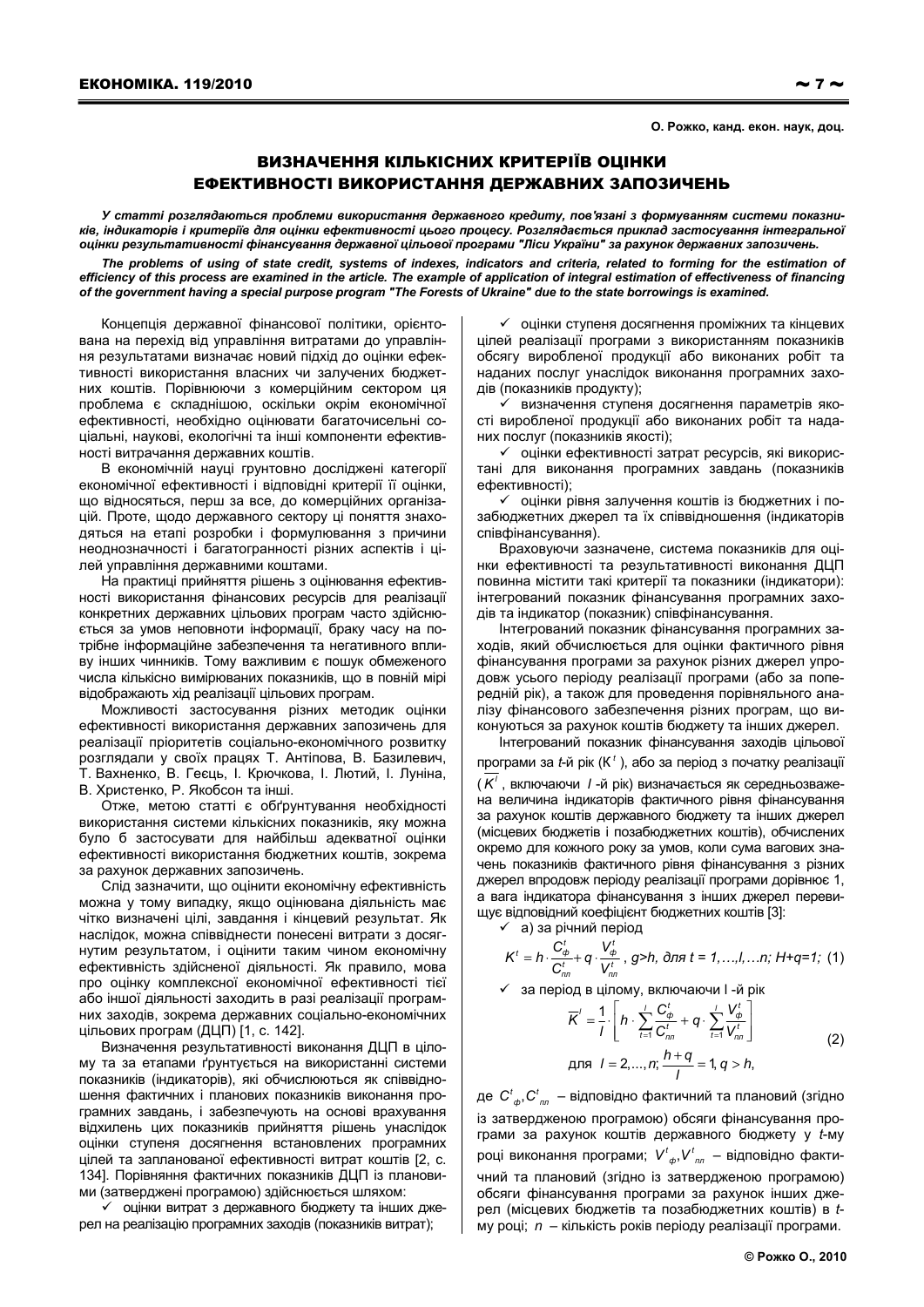Показник результативності ДЦП визначає узагальнюючу оцінку результативності бюджетних витрат, спрямованих на виконання програмних заходів з метою досягнення встановлених проміжних або кінцевих цілей упродовж періоду, що передує t-му року або за окремий рік. Цей показник обчислюється [3]:

√ за річний період

$$
R^{t} = K^{t} \cdot \left(\frac{1}{P} \sum_{p=1}^{P} \frac{Z_{\phi(p)}^{t}}{Z_{nn(p)}^{t}}\right) \cdot \left(\frac{1}{M} \sum_{m=1}^{M} \frac{E_{\phi(m)}^{t}}{E_{nn(m)}^{t}}\right) \cdot \left(\frac{1}{G} \sum_{g=1}^{G} \frac{Q_{\phi(g)}^{t}}{Q_{nn(g)}^{t}}\right)
$$
(3)

для  $t = 1, ..., l, ..., n$ 

де  $R^{t}$  – інтегрований показник, який характеризує результативність виконання програми в t-му році.

√ за період реалізації програми, включаючи І-й рік

$$
\overline{R}' = \frac{\overline{K}'}{I} \left( \frac{1}{P} \sum_{t=1}^{I} \sum_{p=1}^{P} \frac{Z_{\phi(p)}^t}{Z_{tn(p)}^t} \right) \left( \frac{1}{M} \sum_{t=1}^{I} \sum_{m=1}^{M} \frac{E_{\phi(m)}^t}{E_{tn(m)}^t} \right) \left( \frac{1}{G} \sum_{t=1}^{I} \sum_{g=1}^{G} \frac{Q_{\phi(g)}^t}{Q_{tn(g)}^t} \right) \tag{4}
$$

для  $l = 2, ..., n$ ,

де  $\overline{R}'$  – інтегрований показник, який характеризує узагальнену результативність програми за роки її реалізації, що передують І-му році (включаючи І-й рік);  $E^t_{\phi(m)}, E^t_{\eta n(m)}$  – відповідно фактичний та плановий показники економічної ефективності, які характеризують створення економічного ефекту відношенням отриманих результатів (показників продукту) до витрат бюджетних та інших коштів (які зумовили створення цього продукту) за т-ми позиціями формування економічного ефекту в *t* -му році; Z<sup>t</sup><sub>ф(p)</sub>, Z<sup>t</sup><sub>пл(p)</sub> – відповідно фактичний та плановий (згідно із затвердженою програмою) обсяги виконаних робіт або виробленої продукції, наданих послуг (показники продукту), що характеризують результат виконання програми в *t*-му році за р-ю позицією задіяних складових продукту  $(p=1,...P)$ ;  $Q^t_{nn(g)}$ ,

 $Q^t_{\phi(q)}$  – відповідно планові (передбачені програмою) та фактичні показники, які характеризують кількісні параметри якості виконаних робіт, виробленої продукції (або наданих послуг) за результатами виконання програми в  $t$ -му році за д-ою позицією складових якості (д=1,..., G).

Індикатор (показник) співфінансування - обчислюється через співвідношення фактичного й планового показників залучення коштів з інших джерел (державних запозичень, коштів місцевих бюджетів та позабюджетних) на 1 грн. бюджетних коштів і визначається за формулами [3]:

√ за річний період

$$
D^{t} = \frac{V^{t}{}_{\phi} / C^{t}{}_{\phi}}{V^{t}{}_{nn} / C^{t}{}_{nn}} = \frac{V^{t}{}_{\phi} \cdot C^{t}{}_{nn}}{V^{t}{}_{nn} \cdot C^{t}{}_{\phi}},
$$
 \nAII3  $t = 1,...,n$ , (5)

 $\checkmark$  за період реалізації програми (включаючи / -й рік)

$$
\overline{D'} = \frac{1}{I} \cdot \sum_{t=1}^{I} D^t , \text{ } \text{ } \text{ } \text{ } \text{ } \text{ } I = 2, ..., n , \tag{6}
$$

де  $D^t$  – співвідношення фактичного та планового показників залучення коштів з інших джерел (місцевих бюджетів та позабюджетних джерел) на 1 грн. коштів державного бюджету в  $t$ -му році;  $\overline{D}'$  – середньорічний показник залучення коштів з інших джерел на 1 грн. коштів державного бюджету за період реалізації програми (включаючи / -й рік).

Індикатор співфінансування програми має використовуватися для прийняття рішень для оцінки дії державного замовника в частині залучення коштів місцевих бюджетів та позабюджетних коштів як важливої складової організації програмного процесу.

Економічна ефективність ДЦП, що сформована для реалізації в реальному секторі економіки відображається з допомогою основних і специфічних показників, що можуть бути розраховані виходячи із державної статистичної звітності, зокрема таких, як валова додана вартість, обсяг виробництва та реалізація продукції за видами, у тому числі на одного працюючого, (продуктивність праці), кількість працюючих, енергоємність, матеріалоємність, динаміка основних засобів, індекс цін виробників продукції, рентабельність виробництва, середньомісячна заробітна плата тощо.

До специфічних індикаторів, наприклад, в будівельному секторі, належать: динаміка інвестицій в основний капітал. строки будівництва, обсяги введених в експлуатацію житла, виробничих і соціально-культурних об'єктів; в аграрному секторі - це врожайність основних сільськогосподарських культур, використання землі, підвищення родючості ґрунтів, питома вага продукції переробних галузей тощо.

інноваційних та науково-Для інвестиційних, технічних проектів, що входять до складу ДЦП, ефективність їх реалізації слід оцінювати окремо по кожному заходу із застосуванням критеріїв, що наразі використовуються у світовій практиці в умовах ринкової економіки, в основу яких покладено порівняння дисконтованих грошових потоків витрат, необхідних для виконання проекту (завдання, заходу), і доходів, що передбачається одержати в період експлуатації збудованих промислових та інших об'єктів, технологічних комплексів та систем тощо. До вказаних вище критеріїв відносяться:

√ чистий дисконтований дохід (прибуток), що обчислюється як різниця між сумами доходів і витрат, тобто між усіма річними дисконтованими надходженнями і відтоками реальних грошей, що накопичуються протягом життєвого циклу проекту, або між дисконтованими на створення і впровадження інновацій витратами та доходами від їх використання;

√ індекс дохідності (прибутковості) визначається як співвідношення чистого дисконтованого доходу та необхідної дисконтованої вартості інвестицій:

√ термін окупності визначається як період часу від початку реалізації проекту до того моменту, коли доходи від експлуатації програмного об'єкта стануть рівними інвестиційним витратам;

• внутрішня норма дохідності представляє собою таку ставку дисконту, за якої сумарні чисті приведені надходження коштів дорівнюють дисконтованій вартості витрат на проект.

На відміну від сфери виробництва в суспільному секторі ефективність результату не завжди вимірюється прибутком. Критеріальні кількісні показники мають відображати специфічний характер суспільних послуг при виконанні окремої програми і формуватися залежно від мети програми, сфери її реалізації. Для оцінки отриманого результату при наданні суспільних послуг може бути використана, наприклад, така система цільових кількісних показників за окремими напрямами державних цільових програм соціально-гуманітарного спрямування.

Розглянемо економічні результати використання системи інтегральних показників на прикладі реалізації державної цільової програми "Ліси України" (табл.).

3 обраних для дослідження трьох показників продукту в аналізованому періоді всі три показники не досягли запланованого рівня фінансування. Середньорічний рівень фінансування в 2007 - 2009 роках становив відповідно за показником продукту за позиціями: "Відтворення лісів" - 60,6 відсотка, "Створено полезахисних лісових смуг" - 76,3 відсотка, "Підготовка земель для створення смуг в наступному році" - 26,3 відсотка.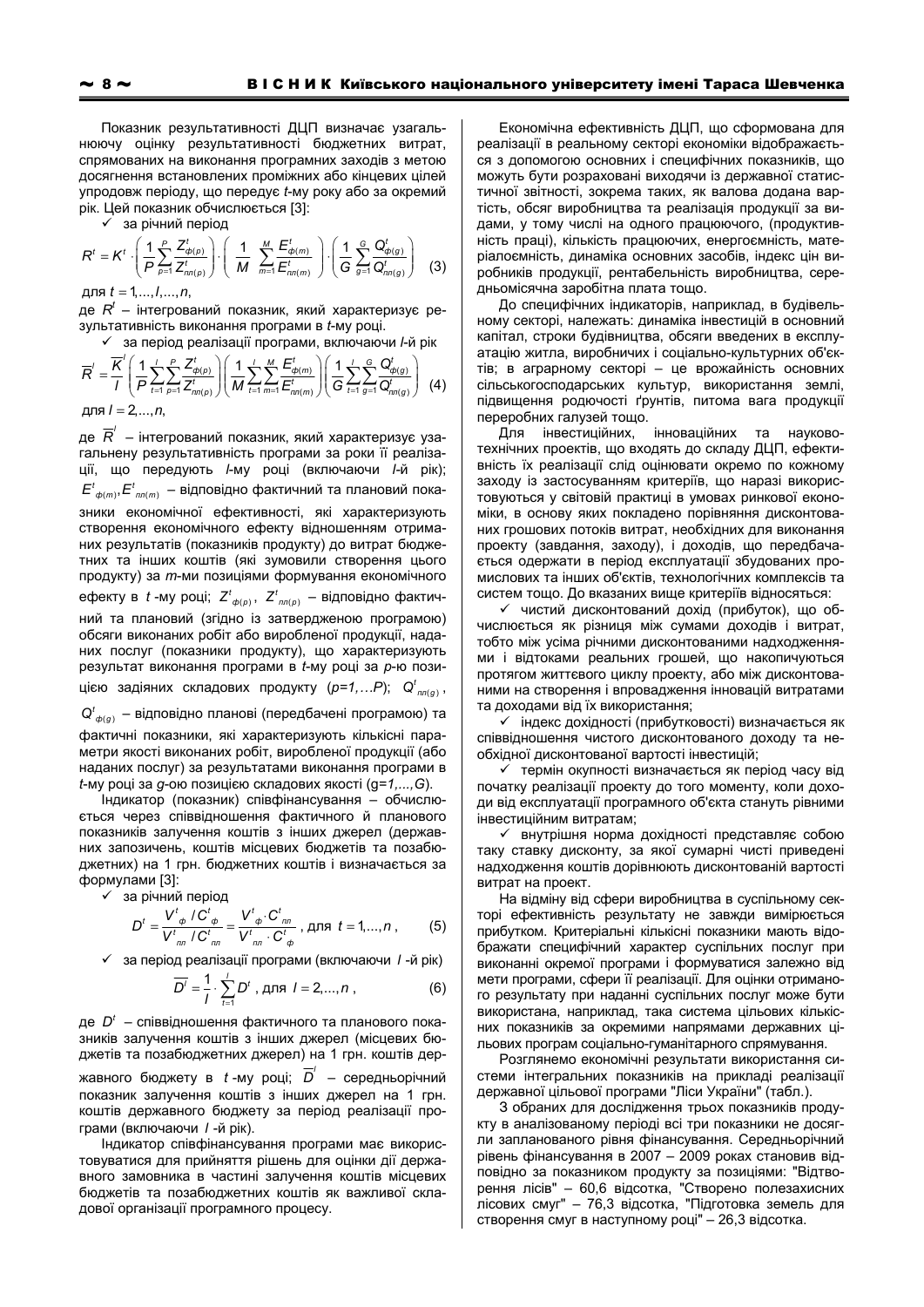## Таблиця. Визначення інтегральної оцінки результативності державної цільової програми "Ліси України" за 2007-2009 роки

| Назва показника                                                                  | Оцінка<br>виміру | 2007 pik |       |                  | 2008 pik |       |                  | 2009 рік        |                 |                  |
|----------------------------------------------------------------------------------|------------------|----------|-------|------------------|----------|-------|------------------|-----------------|-----------------|------------------|
|                                                                                  |                  | план     | факт  | % вико-<br>нання | план     | факт  | % вико-<br>нання | план            | факт            | % вико-<br>нання |
| Вхідна інформація                                                                |                  |          |       |                  |          |       |                  |                 |                 |                  |
| Фінансове забезпечення                                                           |                  |          |       |                  |          |       |                  |                 |                 |                  |
| за рахунок коштів держбю-                                                        | млн.             | 135,7    | 85,5  | 63               | 180.2    | 93.7  | 52               | 167             | 116.9           | $\overline{70}$  |
| джету                                                                            | грн.             |          |       |                  |          |       |                  |                 |                 |                  |
| за рахунок інших* джерел                                                         |                  | 0,26     | 0,17  | 65               | 0, 16    | 0,22  | 132              | 1,73            | 0,21            | 12               |
| Показники продукту                                                               |                  |          |       |                  |          |       |                  |                 |                 |                  |
| Садіння і висівання лісу                                                         | га               | 3599     | 3554  | 98               | 3121     | 2499  | 80               | 1321            | 1466            | 112              |
| Догляд за лісовими культу-<br>рами (в переводі на одно-<br>кратний)              | га               | 29370    | 23637 | $\overline{80}$  | 16612    | 20269 | $\overline{122}$ | 10216           | 12555           | $\overline{123}$ |
| Влаштування протипожеж-<br>них розривів                                          | га               | 95,4     | 77,8  | $\overline{82}$  | 59,2     | 91.1  | 154              | $\overline{50}$ | $\overline{31}$ | 62               |
| Показники ефективності                                                           |                  |          |       |                  |          |       |                  |                 |                 |                  |
| Зміна витрат на вирощуван-<br>ня 1 тис.шт.посадкового<br>матеріалу в розсадниках | грн.             | 81       | 93    | $87**$<br>115    | 30       | 37    | $81**$<br>123    | 40              | 44              | $92**$<br>109    |
| Зміна витрат на 1 год. авіа-<br>охорони                                          | грн./1год.       | 1631     | 2119  | 77<br>130        | 1637     | 2099  | $78**$<br>128    | 1627            | 2170            | 75<br>133        |
| Показники якості                                                                 |                  |          |       |                  |          |       |                  |                 |                 |                  |
| Приживлюваність лісових<br>порід                                                 | %                | 80       | 78    | 97               | 86       | 82    | 95               | 85              | 80              | 94               |
| Результати розрахунків                                                           |                  |          |       |                  |          |       |                  |                 |                 |                  |
| Інтегрований показник<br>фінансування за кожен рік                               |                  |          |       | 0,643            |          |       | 0,953            |                 |                 | 0,388            |
| за період, який включає 1i 2<br>та 1,2 і 3 роки                                  |                  |          |       |                  |          |       | 0,806            |                 |                 | 0,659            |
| Показник результативності<br>за кожен рік                                        |                  |          |       | 0.447            |          |       | 0.858            |                 |                 | 0.300            |
| за період, який включає 1i 2<br>та 1,2 і 3 роки                                  |                  |          |       |                  |          |       | 0,643            |                 |                 | 0,521            |
| Рівень співфінансування<br>за кожен рік                                          |                  |          |       | 1,038            |          |       | 2,543            |                 |                 | 0,173            |
| за період, який включає 1i 2<br>та 1,2 і 3 роки)                                 |                  |          |       |                  |          |       | 1,358            |                 |                 | 1,251            |
| Оцінка пріоритетності про-<br>грами                                              |                  |          |       | 1,2              |          |       | 1,2              |                 |                 | 1,3              |
| Рейтингова оцінка фінансу-<br>вання програми                                     |                  |          |       |                  |          |       |                  |                 |                 | 0.78             |

\*\* Показник ефективності (чисельник) обчислено як обернений показник зростання питомих витрат (знаменник)

Погіршилися показники ефективності: в середньому на 58 відсотка перевищено плановий рівень витрат на проведення рубок в лісі в розрахунку на 1 га.

Суттєво знизились показники якості виконання робіт: у 2008 - 2009 роках вдвічі зросли обсяги невивезеної вчасно деревини. Зросла кількість порушень правил відпускання деревини.

За всі три роки не досягнуто планового рівня бюджетного фінансування програми. У 2002 році заходи програми профінансовано за рахунок бюджетних коштів на 63 відсотки, а у 2008 - 2009 роках - відповідно 52 і 70 відсотків. За весь період реалізації середньорічний показник рівня фактичного фінансування становив 65,9 відсотка, у тому числі за рахунок коштів державного бюджету 61,6 відсотка і за рахунок позабюджетних коштів та коштів місцевих бюджетів - 69,6 відсотка.

Не виконані також показники ефективності: в середньому на 115,6 відсотка збільшилися витрати на одиницю виконаних робіт. Знизилися показники якості через погіршення якісного складу лісових насаджень.

Результати розрахунків свідчать, що визначені показники результативності виконання програмних заходів перебувають на низькому рівні: для програми "Ліси України"  $R_2^3 = 0,52$ .

Аналіз виконаних розрахунків свідчить, що реалізація обох програм здійснювалась, коли дія багатьох негативних чинників призвела до неефективного використання бюджетних коштів. Недоліки системи фінансування розглянутих програм пов'язані насамперед з відсутністю встановлених пріоритетів поділу бюджетних коштів та наслідками впливу незбалансованості ресурсів з бюджету та з позабюджетних джерел. Це пов'язано значною мірою з відсутністю відповідного нормативно-правового забезпечення програмного процесу, коли недостатня віддача від бюджетних асигнувань на виконання зазначених програм була в деякій мірі компенсована через зусилля головних розпорядників, спрямованих на пошук додаткових джерел програмного фінансування.

Ураховуючи результати експериментального апробування, можна зробити такі висновки.

Реалізація запропонованого методичного підходу до побудови результативних показників виконання програм дає змогу визначати параметри пріоритетності бюджетного фінансування державних цільових програм на наступний рік на основі обчислення комплексної оцінки фактичного ходу виконання чинних програм з урахуванням відповідності досягнутих програмних результатів встановленим пріоритетам соціально-економічного розвитку. Застосування в процесі визначення результативності досліджуваних програм багатоаспектних показників продукту, витрат, якості та ефективності, які відповідно до розробленого алгоритму обчислюються за багатьма позиціями, дає можливість оцінити підсумковий вплив різних ефектів шля